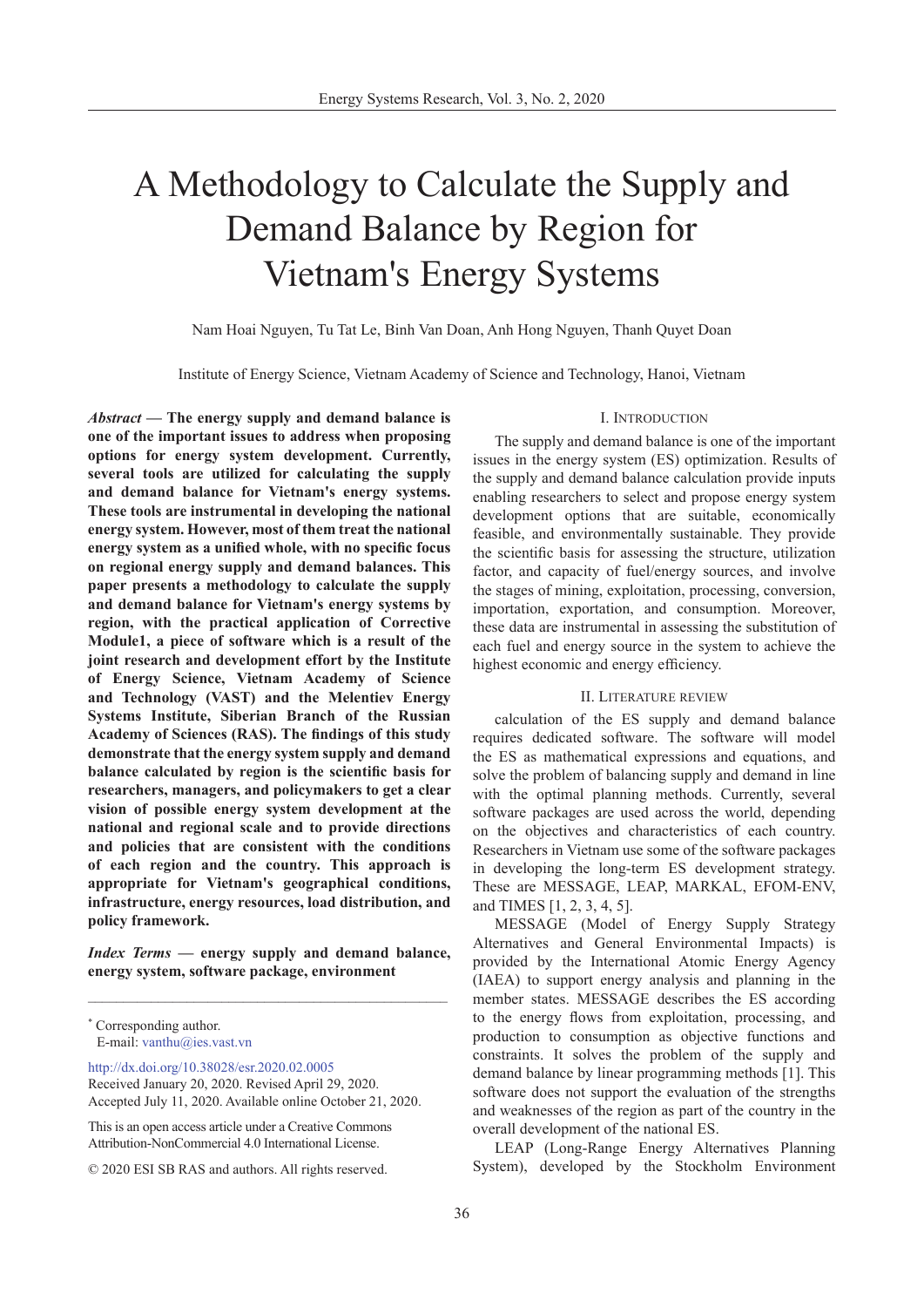Institute, is the analytical tool for energy development scenarios that address environmental issues. This software is widely used by thousands of organizations in more than 190 countries around the world at different levels, including the levels of the city, state, national, regional, and global [2]. However, the software requires detailed information on all employed energy technologies, which is difficult to implement in a developing country with a limited budget and human resources. Therefore, in Vietnam, this program is only applied at the national scale due to insufficient data on energy technologies.

MARKAL was developed by the International Energy Agency back in the 1980s for modeling the energy sector at the levels ranging from local to national. The key objective of MARKAL is to analyze and plan the energy system according to the least-cost approach [3]. MARKAL can be regarded as the prototype model for the energy sector, from which other complex and integrated models were developed.

EFOM-ENV was developed by the European Commission to explore the energy supply, subject to technical, environmental, and political constraints. The strength of EFOM-EVN lies in its ability to integrate renewable technology and calculate emission reduction, thus supporting the development of energy and environment policy. Similar to MARKAL, EFOM-ENV employs the least-cost criterion for a mix of energy conversion technologies to meet energy demand over the period considered. However, it covers both the energy production and consumption sectors [4]. Given that the environmental data on Vietnam's energy production and consumption are not fully covered in available studies, it proves unfeasible to collect the data and apply this model in the current situation.

TIMES (The Integrated MARKAL - EFOM System) is developed by the International Energy Agency (IEA) with the main objective of analyzing the potential development of energy technologies and fuel resources. TIMES describes the ES in terms of production technologies, conversion, and energy consumption; it calculates and compares scenarios based on the minimum cost. This software can be employed to study energy development at the national or regional scale by means of describing thousands of technologies for energy production, conversion, transportation, and consumption [5]. However, the development of constraints and classification of demand is complicated and requires much effort, which is unsuitable in the context of Vietnam.

Currently, the application of these software packages in Vietnam is limited to the studies that deal with the national scale. Moreover, analyzed energy technologies include only the key ones adopted in some industries and economic sectors. The obtained results lay the foundation for studies and development of the national ES. Meanwhile, there are differences in resource distribution, formation, development level, technical capability, and financial and economic conditions across regions in Vietnam,

which generates the need to divide the ES into regions to accommodate region-specific conditions. The regional division of the ES fits the governmental plan of economic development with its division of the whole country into key social and economic regions. As a result, we propose studying and developing a model for the ES supply and demand balance calculation by region to describe the national ES in a way suitable for individual regions' current conditions and future development of Vietnam's economy.

The division of the ES into energy regions will allow both the modeling to be conducted at the national scale and the detailed results to be produced for the regions. The results of the energy supply and demand balance calculation by region will provide the information for assessing the scale, development, and structure of the mix of fuels and energy sources, hence meeting the demand of each region and being consistent with the overall development context of the national ES. The study will propose methods for modeling and solving the problem of Vietnam's ES supply and demand balance by region, which are implemented as the Corrective Module 1 software package[6]. The model is capable of describing the ES regardless of the number of regions, provided that the number of regions is more than one. This is the result of cooperative research between the Institute of Energy Science (VAST) and the Melentiev Energy Systems Institute (RAS) in 2011-2015.

By analyzing the characteristics of the primary social and economic regions, the ES structure, and some other related issues, we proposed calculating Vietnam's ES supply and demand balance in 2015-2030 for eight regions [7]. The region was established based on six economic regions, with the division of two economic regions, including the North and Central Coast regions, into four. Thus, eight energy regions are the Red River Delta (V1), Northeast (V2), Northwest (V3), North Central (V4), the South Central Coast (V5), Highlands (V6), Southeast (V7), and Mekong Delta (V8).

Input data include energy supply (costs and volume of production, imports, and exports), conversion and transportation of energy, energy consumption by type of fuel/energy source (Figure 1,) including coal, oil and gas, and power systems [8, 9, 10, 11]. Specifically, the regional parameters of production capacity, costs of production, transportation capacity, transportation costs are set based on the data from individual production and transportation facilities. The data on regional energy consumption are extracted and calculated with respect to the energy consumption of five key economic sectors, namely, industry, agriculture, transportation, tertiary sector, and households. The export/import data are retrieved from global price forecasts.

## III. Methodology

A methodology for calculating Vietnam's ES supply and demand balance by region is proposed based on the study of the basic characteristics of the ES and its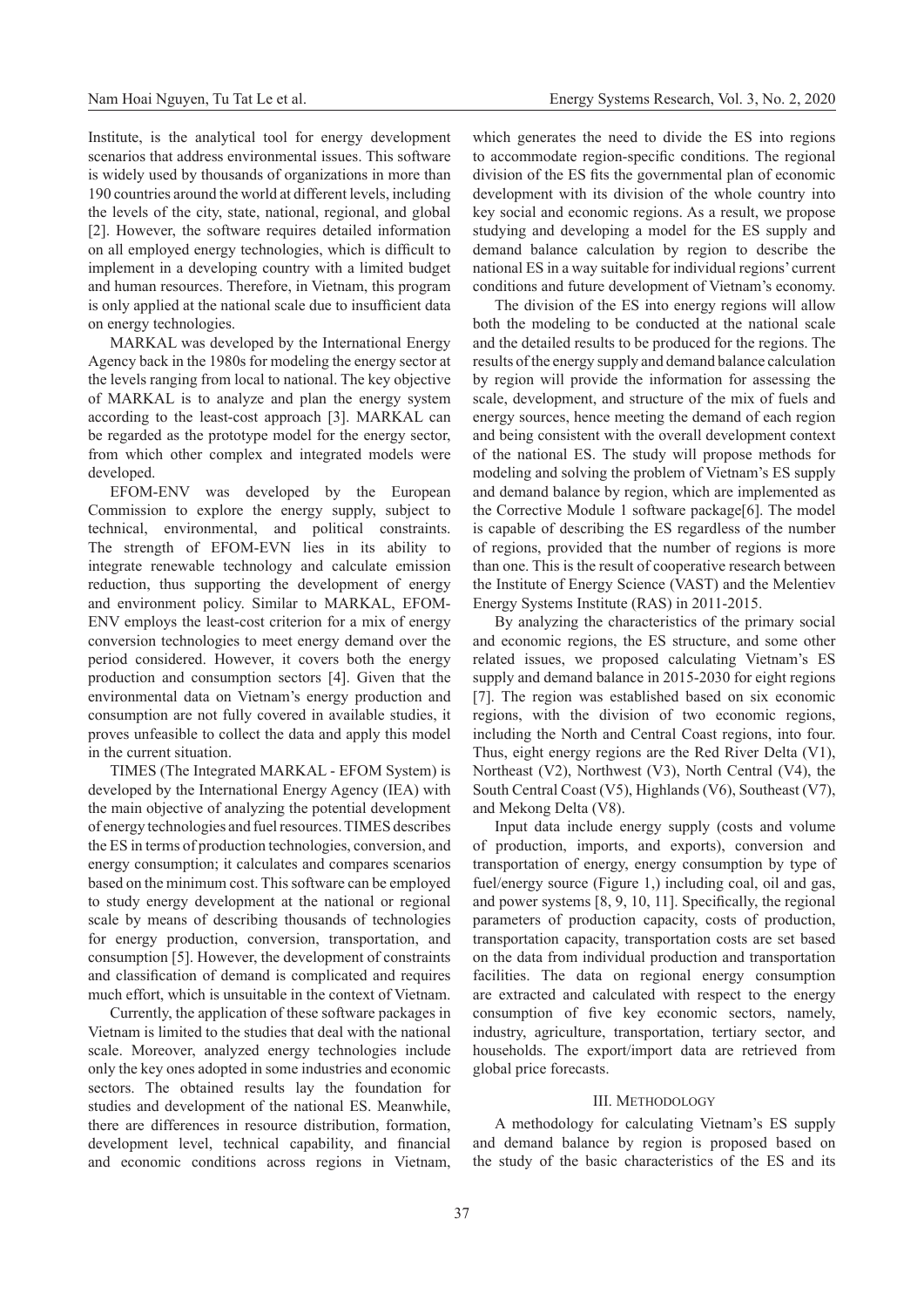internal and external relations. The methodology covers a comprehensive model of the region, models of subsystems (coal, oil, gas, electricity), objective functions, and constraints. The problem of calculating the supply and demand balance is solved by the linear programming method.

# *1. Modelling methodology*

Each region is modeled according to three main factors, including inputs (energy production, imports, and transregional transportation [transportation between regions], conversion and regional transportation [refineries, gas processing, power generation, and regional transportation (transportation within one region)], and outputs (energy to meet regional demand, energy transportation to other regions). The regions are connected through trans-regional transportation, which makes up the comprehensive (national) ES.

The overall regional modeling of ES is based on modeling of three sectoral subsystems, including coal, oil and gas, and power systems of the region. Figure 1 presents the model of Vietnam's ES for one region.

With regards to the coal system, the inputs include coal produced in the region, coal delivered from other regions, and imported coal; conversion and regional transportation include thermal power plants using coal and coal transportation in that region; the outputs include coal supplied to that area, transportation to other regions, and export.

For the oil and gas system, the inputs include crude oil and natural gas produced in the region, petroleum products imported and transported from other regions; conversion and regional transportation include refineries, gas processing, power plants using gas and oil, and their transportation in that region; outputs include crude oil, gas and refined petroleum products consumed in that region, transportation to other regions, and exports.

With regards to the electric system, the inputs include power from hydropower plants and renewable energy production in that region, the fuel type for thermal power, transportation from other regions, imports; conversion and regional transportation include the thermal power plant and power transportation in the region; outputs include power demand in that region, power transportation, and export to other areas.

In Figure 1, all three subsystems of coal, oil, and gas, and electric power are linked to the supply and demand of a regional energy system. The connection among regions through road transportation will constitute overall Vietnam's ES.

The ES modeling diagram allows the construction of the objective function and constraints to solve optimization problems to develop Vietnam's ES by linear planning methodology.



*Figure 1. Modeling of Vietnam's ES by region; Prod: Production; Trans: Transportation; Imp: Import; Exp: Export; Cons: Consumption; Nu: nuclear power; RE: Renewable energy; Nat: Natural gas*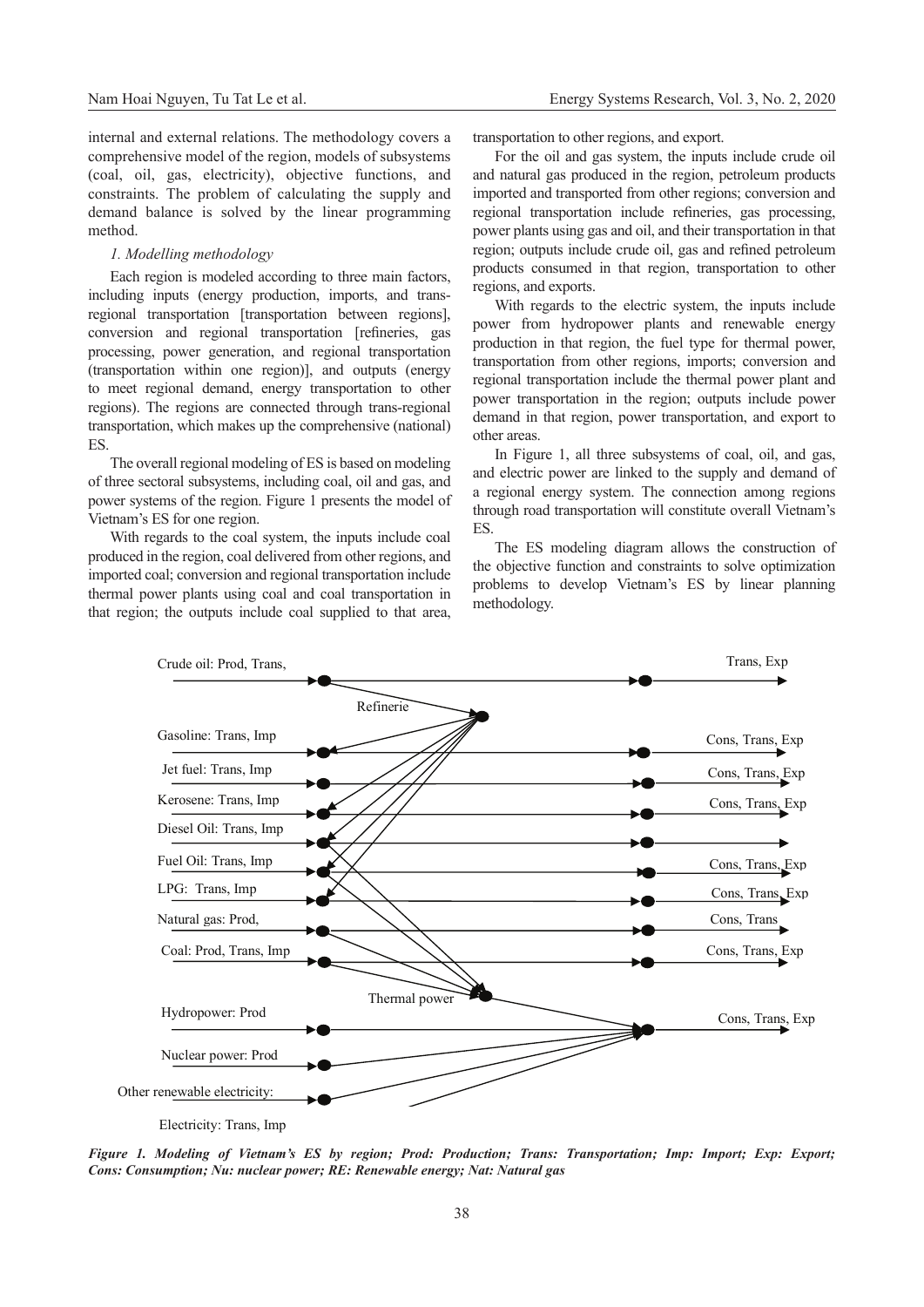$$
\sum_{i=1}^{I} \left[ \sum_{j=1}^{J} c_{ij}^{n!n!} \cdot Q_{ij}^{n!n!} + \sum_{k=1}^{K} c_{ik}^{pd} \cdot E_{ik}^{pd} + \sum_{l=1}^{L} c_{il}^{vt} \cdot F_{il}^{vt} + \text{Where:}
$$
\n
$$
+ \sum_{m=1}^{M} c_{im}^{pxk} \cdot F_{im}^{pxk} + \sum_{n=1}^{N} c_{in}^{pnd} \cdot F_{in}^{pnd} \right] \rightarrow \min
$$
\n(1)\n
$$
+ \sum_{m=1}^{M} c_{im}^{pxk} \cdot F_{im}^{pxk} + \sum_{n=1}^{N} c_{in}^{pnd} \cdot F_{in}^{md} \right] \rightarrow \min
$$
\n(2)

Where:

 $c_{ij}^{n \ln l}$ ,  $Q_{ij}^{n \ln l}$  is the cost ratio of fuel/energy source and production volume (excluding power), USD/KTOE

 $c_{ik}^{pd}$ ,  $E_{ik}^{pd}$  is the cost ratio of fuel/energy source and production volume, USD/KTOE

 $c_{il}^{\nu t}$ ,  $F_{il}^{\nu t}$  is the cost and volume of transportation of fuels/ energy sources, USD/KTOE

 $c_{im}^{pxk}$ ,  $F_{im}^{pxk}$  is the calculated cost ratio and export volume that can be met, USD/KTOE

 $c_{in}^{pnd}$ ,  $F_{in}^{pnd}$  is the calculated cost ratio and domestic demand that can be met, USD/KTOE

*I* is the number of geographical energy regions

*J* is the number of types of fuel/energy sources (excluding electrical power)

*K* is the number of inputs for power generation, including hydropower and renewable energy

*L, M, N* is the number of *N* ln *L* transportations of fuel/ energy sources (including electrical power).

# *3. Constraints*

The energy demand and supply balance constraints of the region, including production, transportation, import, and export constraints:

- The constraints of the energy demand and supply balance of the region include the constraints on the power demand and supply balance and the balance of energy demand for other needs.

+ the fuel and energy balance for other needs in the regions:

$$
Q_{sx}^{n\ln l} + Q_{vv}^{n\ln l} - Q_{vr}^{n\ln l} - Q_{pd}^{n\ln l} - D_{nck}^{n\ln l} \ge 0 \qquad (2)
$$

Where:

 $Q_{\rm cr}^{n \ln l}$  is fuel/energy produced in the region, KTOE

 $Q_{vv}^{n \ln l}$  is the fuel/energy transported to the region (including domestic transportation and import), KTOE

 $Q_{\text{vir}}^{\text{n} \ln l}$  is the fuel/energy transported from the region (including domestic transportation and exports), KTOE

 $Q_{pd}^{n \ln l}$  is the fuel/energy for power generation in the region, **KTOE** 

 $Q_{nck}^{n \ln l}$  is the fuel/energy for other needs of the region, KTOE

The number of constraints equals the total number of types of fuel/energy sources (excluding power), multiplied by the number of regions.

+ regional power balance:

$$
E_{sx}^{dn} + E_{vv}^{dn} - E_{vr}^{dn} - E_{nc}^{dn} \ge 0
$$
 (3)

 $E_{\rm cr}^{dn}$  is power generated in the region, including all types of power plants, KTOE

 $E_{\nu\nu}^{dn}$  is power transported to the region, including domestic transportation and import, KTOE

 $E_{\nu r}^{dn}$  is power transported from the region, including domestic transportation and export, KTOE

 $E_{nc}^{dn}$  is the power demand in the region, KTOE

The number of constraints equals the number of regions. production, transportation, import, and export constraints:

$$
0 \le Q_s^{n \ln l} \le Q_{\text{max}}^{n \ln l} (4)
$$
  
Where:

 $Q_{n}^{n \ln l}$  is the required volume of fuel/energy source, KTOE

 $Q_{max}^{n \ln l}$  is the upper boundary of the required fuel/energy source volume, KTOE

This constraint is used for all types of fuel/energy sources at all stages of production, import, export, and transportation. The number of constraints equals the number of produced fuels/energy sources + the number of energy transportations x types of transportation + the number of energy exports x types of exports + the number of energy imports x types of imports.

Power generation, import, and export constraints:

$$
0 \le E_s^{dn} \le E_{\text{max}}^{dn} \tag{5}
$$

where:

 $E_s^{dn}$  is the volume of required electrical power, KTOE

 $E_{max}^{dn}$  is the upper boundary of required power, KTOE

These constraints are used for all types of power plants, except for transported, imported, and exported power calculated inclusively. The number of constraints equals the number of power plants  $+$  the number of domestic electrical power transportations + the number of imported power transportations + the number of exported power transportations.

Transportation means transportation equivalent between two regions or between a region and an importing or exporting country. For example, power transmission from region 1 to region 2 is performed through numerous lines; however, in this model, only one transportation equivalent is calculated.

# IV. Calculation results for vietnam's energy **SYSTEMS**

collected data are entered into the Corrective - Module1 software package, and Vietnam's ES supply and demand balance for the year 2020 is calculated as the reference case. Calculation results are presented by type of fuel/ energy sources, with two Tables of results for each type (the Table of overall results and the Table of the fuel/energy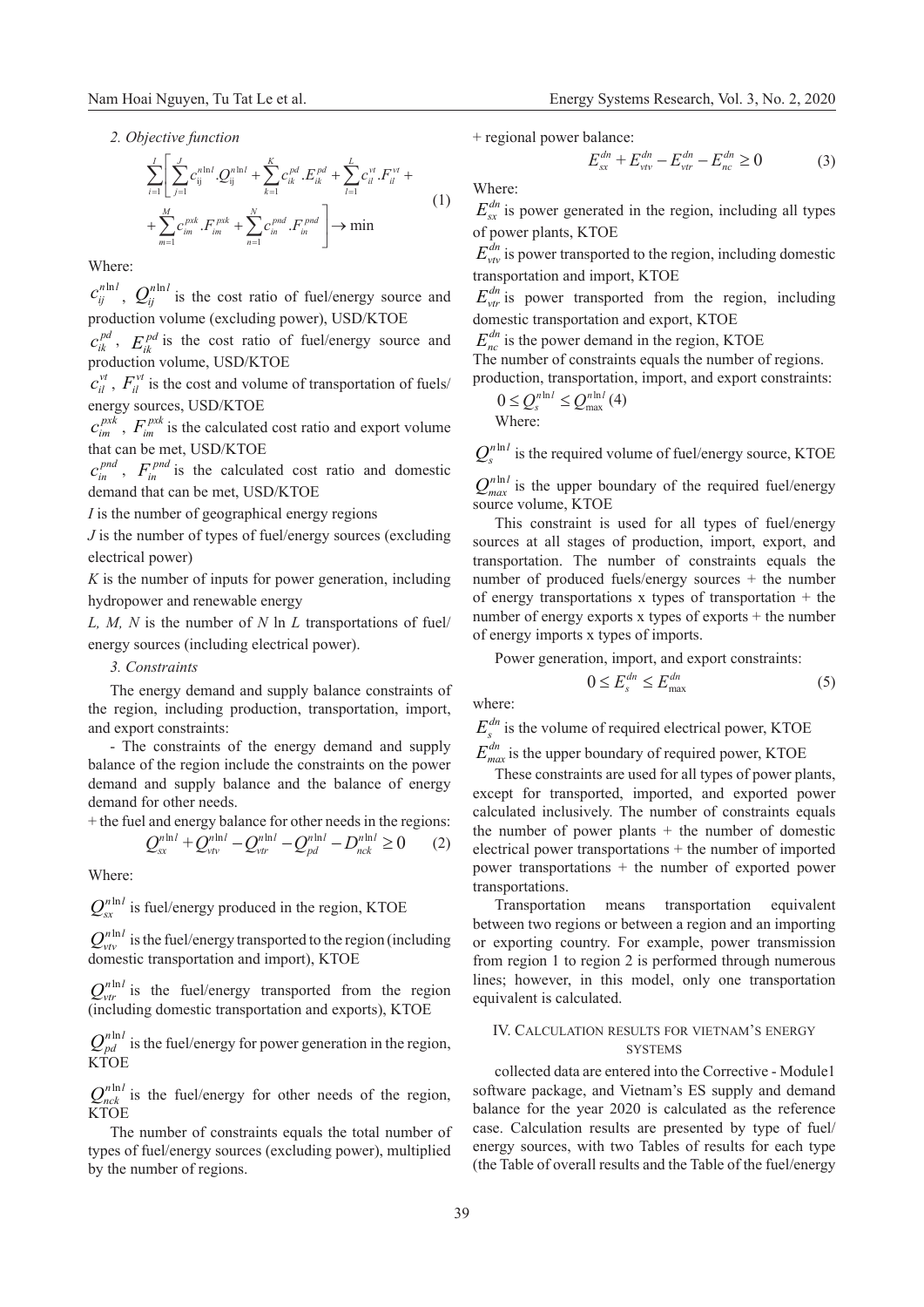transportation). In the case of electrical power, three tables are the table of overall results, the table for electricity transmission and, the Table of electricity generation by types of power plants. Types of fuel/energy sources with two tables of results are anthracite, lignite, natural gas, crude oil, liquefied petroleum gas, gasoline, oil, fuel oil, kerosene, jet fuel, and biomass. These types of fuel/energy sources have a similar structure of the result Table, as is shown in Table 1.

Table 1. Supply and demand balance of coal in 2020 - Reference case (KTOE)

Table 1 presents the supply and demand balance of coal in 8 regions. The total production, import, export, and consumption of the whole country is the sum of the corresponding values of 8 regions. The main difference is the detailed results for each region. Coal is produced in region 2. In 2020, it needs to be imported into V4, V5, and V8. The difference between the transportation to and from the region illustrates the transported energy used within the region or the destination of energy transportation.

Table 2. Transportation of coal in 2020 - Reference case (KTOE)

The coal is transported from region 2 to region 1; after satisfying the needs of region 1, the remaining coal will be transported to region 3 and region 4. Coal is imported into region 4. Thus, the imported coal, in addition to domestic coal, will enable region 4 to meet its demand. The remaining coal will be transported to region 6. Signs of the values in Table 2 stand for the transportation direction (to be read as the «column» to «row» direction). For example, transportation from V1 to V2 is 15.937.8 (positive), while transportation from V2 to V is -15.937.8 (negative).

Similar Tables of results can be obtained for other types of fuel/energy sources such as gas, crude oil, refined petroleum products, renewable energy, and electricity. For electric power, apart from the two Tables that are similar to those used for coal, there are detailed results of electricity generation for different types of power plants (Table 3).

Table 3. Electricity generation by type of power plants in 2020 – Reference case (GWh)

Table 3 indicates that Vietnam possesses diverse resources for electricity generation, where coal, gas, and hydropower account for the largest share of 39.49%, 26.55%, and 29.28%, respectively. The share of renewable energy resources such as wind, solar, and biomass in the energy mix is very small - 0.82%, 0.01%, and 0.32%, respectively. Power output is evenly distributed between regions, ranging from 7% to 18%, while region 2 holds the largest share (18%), and region 6 has the smallest share (7%). The results of the ES supply and demand balance calculation by region provide the same amount of information as those obtained with the aid of other software packages. Moreover, we get detailed results for each region, which assists the assessment of capacity, role, advantages, and limitations of the regions in the energy production and supply.

# V. Discussion

# *1. Discussion of calculation results*

The modeling and solving the problem of the energy supply and demand balance provide not only overall results applicable to the national scale but also detailed results by region in terms of the ES capacity and structure required to meet the regional and national demand while being suitable for the conditions specific to each region and consistent with the overall development context of the national ES.

The total volume of domestic coal production in 2020 is 27492.3 KTOE, which is exported from region 2 to meet the national demand. Moreover, three regions, including V4, V5, and V8, need to import coal. Regarding transportation, coal is transported from region 2 to region 1.

| raone 1. Bupply und demand buildings of cour in 2020<br>$\frac{1}{2}$ |         |                |         |                |         |         |         |         |           |                        |
|-----------------------------------------------------------------------|---------|----------------|---------|----------------|---------|---------|---------|---------|-----------|------------------------|
| <b>Types of power</b><br>plants                                       | Region  |                |         |                |         |         |         |         |           |                        |
|                                                                       | V1      | V <sub>2</sub> | V3      | V <sub>4</sub> | V5      | V6      | V7      | V8      | Total     | <b>Share</b>           |
| Anthracite-fired<br>thermal power<br>plant                            | 32120.0 | 42470.0        | 0.0     | 20000.0        | 1106.8  | 0.0     | 1860.0  | 3766.4  | 101,323.2 | 39.49<br>$\frac{0}{0}$ |
| Brown coal-fired<br>thermal power<br>plant                            | 0.0     | 0.0            | 0.0     | 1855.4         | 0.0     | 0.0     | 0.0     | 0.0     | 1855.4    | 0.72%                  |
| Gas turbine<br>power plant                                            | 150.0   | 0.0            | 0.0     | 0.0            | 2475.0  | 0.0     | 32240.4 | 33252.1 | 68117.5   | 26.55<br>$\%$          |
| Hydropower                                                            | 0.0     | 2669.3         | 30526.7 | 6264.3         | 12216.1 | 18546.4 | 4909.2  | 0.0     | 75132.0   | 29.28<br>$\frac{0}{0}$ |
| Wind power                                                            | 0.0     | 0.0            | 0.0     | 100.0          | 1065.0  | 0.0     | 300.0   | 630.0   | 2095.0    | 0.82%                  |
| Solar power                                                           | 0.0     | 5.5            | 5.0     | 2.0            | 1.3     | 6.4     | 3.8     | 13.3    | 37.2      | 0.01%                  |
| Biomass power                                                         | 55.7    | 31.4           | 15.5    | 162.3          | 91.2    | 50.2    | 122.0   | 301.7   | 830.0     | 0.32%                  |
| Nuclear power                                                         | 0.0     | 0.0            | 0.0     | 0.0            | 7200.0  | 0.0     | 0.0     | 0.0     | 7200.0    | 2.81%                  |
| Total                                                                 | 32325.7 | 45176.1        | 30547.2 | 28384.0        | 24155.4 | 18602.9 | 39435.5 | 37963.5 | 256590.3  |                        |
| Share                                                                 | 13%     | 18%            | 12%     | 11%            | 9%      | 7%      | 15%     | 15%     |           |                        |

Table 1. Supply and demand balance of coal in 2020 - Reference case (KTOE)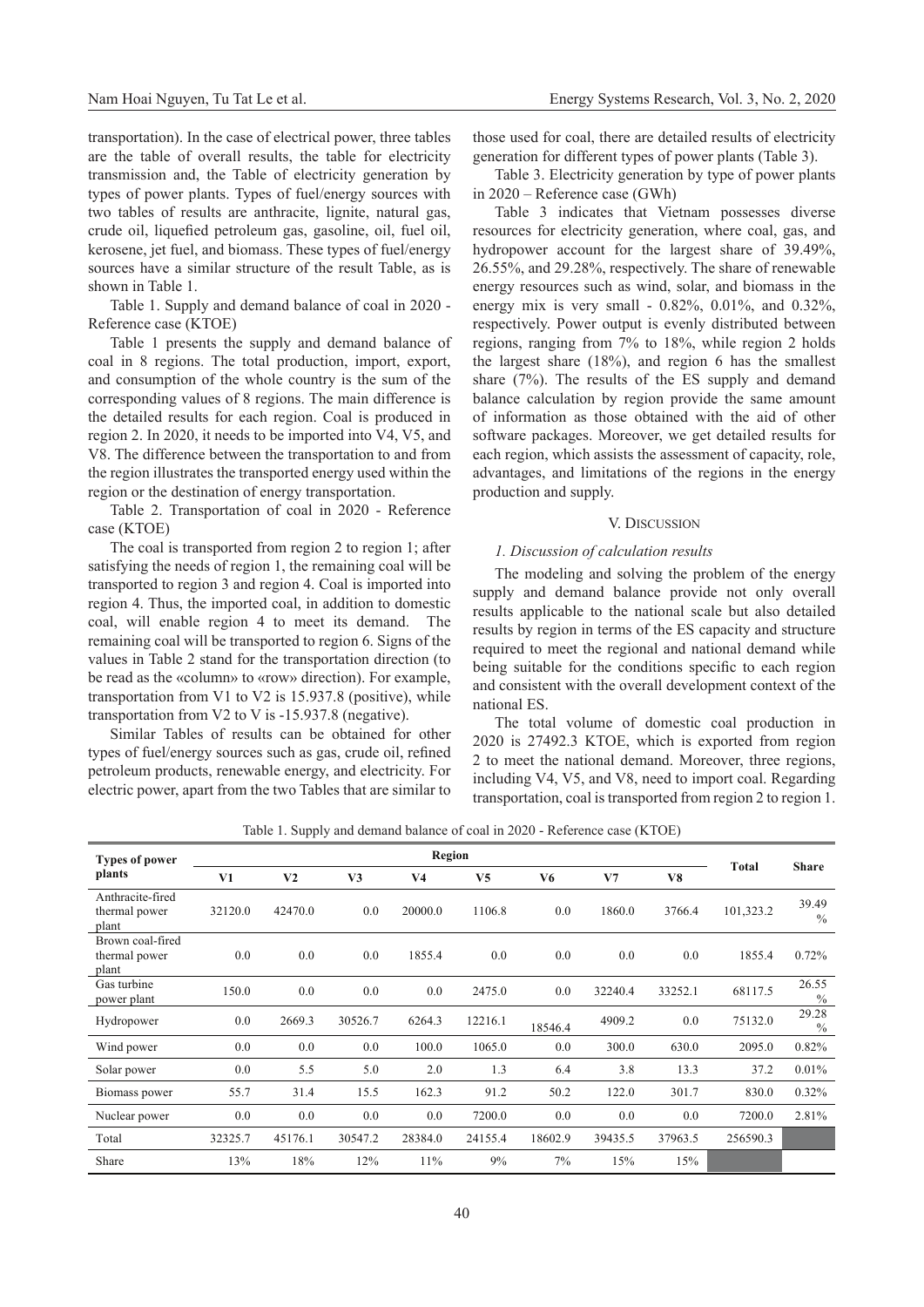| Table 2. Transportation of coal in 2020 - Reference case (KTOE) |           |            |       |          |                |       |        |           |                |  |
|-----------------------------------------------------------------|-----------|------------|-------|----------|----------------|-------|--------|-----------|----------------|--|
| Region                                                          | V1        | V2         | V3    | V4       | V <sub>5</sub> | V6    | V7     | V8        | <b>Imports</b> |  |
| V1                                                              | 0.0       | $-15937.8$ | 709.3 | 4649.8   | 0.0            | 0.0   | 0.0    | 0.0       | $0.0\,$        |  |
| V <sub>2</sub>                                                  | 15937.8   | 0.0        | 0.0   | 0.0      | 0.0            | 0.0   | 0.0    | 0.0       | $0.0\,$        |  |
| V3                                                              | $-709.3$  | 0.0        | 0.0   | 0.0      | 0.0            | 0.0   | 0.0    | 0.0       | $0.0\,$        |  |
| V4                                                              | $-4649.8$ | 0.0        | 0.0   | 0.0      | 0.0            | 354.3 | 0.0    | 0.0       | 4373.9         |  |
| V5                                                              | 0.0       | 0.0        | 0.0   | 0.0      | 0.0            | 0.0   | 0.0    | 0.0       | 967.7          |  |
| V6                                                              | 0.0       | 0.0        | 0.0   | $-354.3$ | 0.0            | 0.0   | 0.0    | 0.0       | $0.0\,$        |  |
| V <sub>7</sub>                                                  | 0.0       | 0.0        | 0.0   | 0.0      | 0.0            | 0.0   | 0.0    | $-2202.4$ | $0.0\,$        |  |
| V8                                                              | 0.0       | 0.0        | 0.0   | 0.0      | 0.0            | 0.0   | 2202.4 | 0.0       | 4210.2         |  |

 $T<sub>1</sub>$  1.1.  $\Delta$   $T<sub>2</sub>$  in  $\Delta$  in  $\Delta$  in  $\Delta$  in  $\Delta$  in  $\Delta$  in  $\Delta$  in  $\Delta$  in  $\Delta$  in  $\Delta$  in  $\Delta$  in  $\Delta$  in  $\Delta$  in  $\Delta$  in  $\Delta$  in  $\Delta$  in  $\Delta$  in  $\Delta$  in  $\Delta$  in  $\Delta$  in  $\Delta$  in  $\Delta$  in  $\Delta$  in  $\Delta$  in  $\$ 

Table 3. Electricity generation by type of power plants in 2020 – Reference case (GWh)

| <b>Types of power</b><br>plants            | Region  |                |                |                |                |         |                |         |           |                        |
|--------------------------------------------|---------|----------------|----------------|----------------|----------------|---------|----------------|---------|-----------|------------------------|
|                                            | V1      | V <sub>2</sub> | V <sub>3</sub> | V <sub>4</sub> | V <sub>5</sub> | V6      | V <sub>7</sub> | V8      | Total     | <b>Share</b>           |
| Anthracite-fired<br>thermal power<br>plant | 32120.0 | 42470.0        | 0.0            | 20000.0        | 1106.8         | 0.0     | 1860.0         | 3766.4  | 101,323.2 | 39.49<br>$\frac{0}{0}$ |
| Brown coal-fired<br>thermal power<br>plant | 0.0     | 0.0            | 0.0            | 1855.4         | 0.0            | 0.0     | 0.0            | 0.0     | 1855.4    | 0.72%                  |
| Gas turbine<br>power plant                 | 150.0   | 0.0            | 0.0            | 0.0            | 2475.0         | 0.0     | 32240.4        | 33252.1 | 68117.5   | 26.55<br>$\frac{0}{0}$ |
| Hydropower                                 | 0.0     | 2669.3         | 30526.7        | 6264.3         | 12216.1        | 18546.4 | 4909.2         | $0.0\,$ | 75132.0   | 29.28<br>$\frac{0}{0}$ |
| Wind power                                 | 0.0     | 0.0            | 0.0            | 100.0          | 1065.0         | 0.0     | 300.0          | 630.0   | 2095.0    | 0.82%                  |
| Solar power                                | 0.0     | 5.5            | 5.0            | 2.0            | 1.3            | 6.4     | 3.8            | 13.3    | 37.2      | 0.01%                  |
| Biomass power                              | 55.7    | 31.4           | 15.5           | 162.3          | 91.2           | 50.2    | 122.0          | 301.7   | 830.0     | 0.32%                  |
| Nuclear power                              | 0.0     | 0.0            | 0.0            | 0.0            | 7200.0         | 0.0     | 0.0            | 0.0     | 7200.0    | 2.81%                  |
| Total                                      | 32325.7 | 45176.1        | 30547.2        | 28384.0        | 24155.4        | 18602.9 | 39435.5        | 37963.5 | 256590.3  |                        |
| Share                                      | 13%     | 18%            | 12%            | 11%            | 9%             | 7%      | 15%            | 15%     |           |                        |

After satisfying the needs of region 1, it will be transported to region 3 and region 4. Imported coal and domestic coal ensures that region 4 meets its demand for coal. The remaining coal will be used in region 6.

These results are essential for planning regional energy development and identifying regional energy demand, production, transportation, and imports. Moreover, these results can be used to evaluate the contribution of each region (in cooperation with other regions) to the overall energy supply and demand balance through the amount of energy transported to and from each region. On the national scale, in addition to the information on the structure and makeup of energy production, imports, and exports, these data provide some details on energy imports and show which region is the most economical and efficient in terms of energy import. Moreover, a comparison of different development scenarios allows identifying the location for new energy projects to achieve the most efficient implementation.

With regard to power systems, they are complex and play an essential role in the energy system. Their capacity and structure directly influence the development of the coal and gas industries as these two industries contribute the majority of raw materials to electricity generation. The calculation results show that all regions generate electricity, but there is a difference in the resources used for electricity generation, depending on the potential and capacity of each region. The regions vary in demand for electricity, which requires its transmission. Regions 2, 3, 4, and 5 generate a sufficient amount of electricity to satisfy internal demand and supply it to other regions. At the same time, regions 1 and 7 mainly receive electricity from other areas.

Results of the electricity supply and demand balance calculation are instrumental in assessing the scale and structure of power plants in each region. For example, region 3 hosts many hydropower plants, while the electricity demand is low there; therefore, there is no need to build large thermal power plants in this region. Meanwhile, region 2 has large coal reserves, which is a favorable condition for building large coal thermal power plants. Region 1 has a high electricity demand, and its natural characteristics are suitable only for developing thermal power; therefore, the volume of transported electricity is large. This allows developing a specific regional plan based on its capacity. On the national scale,